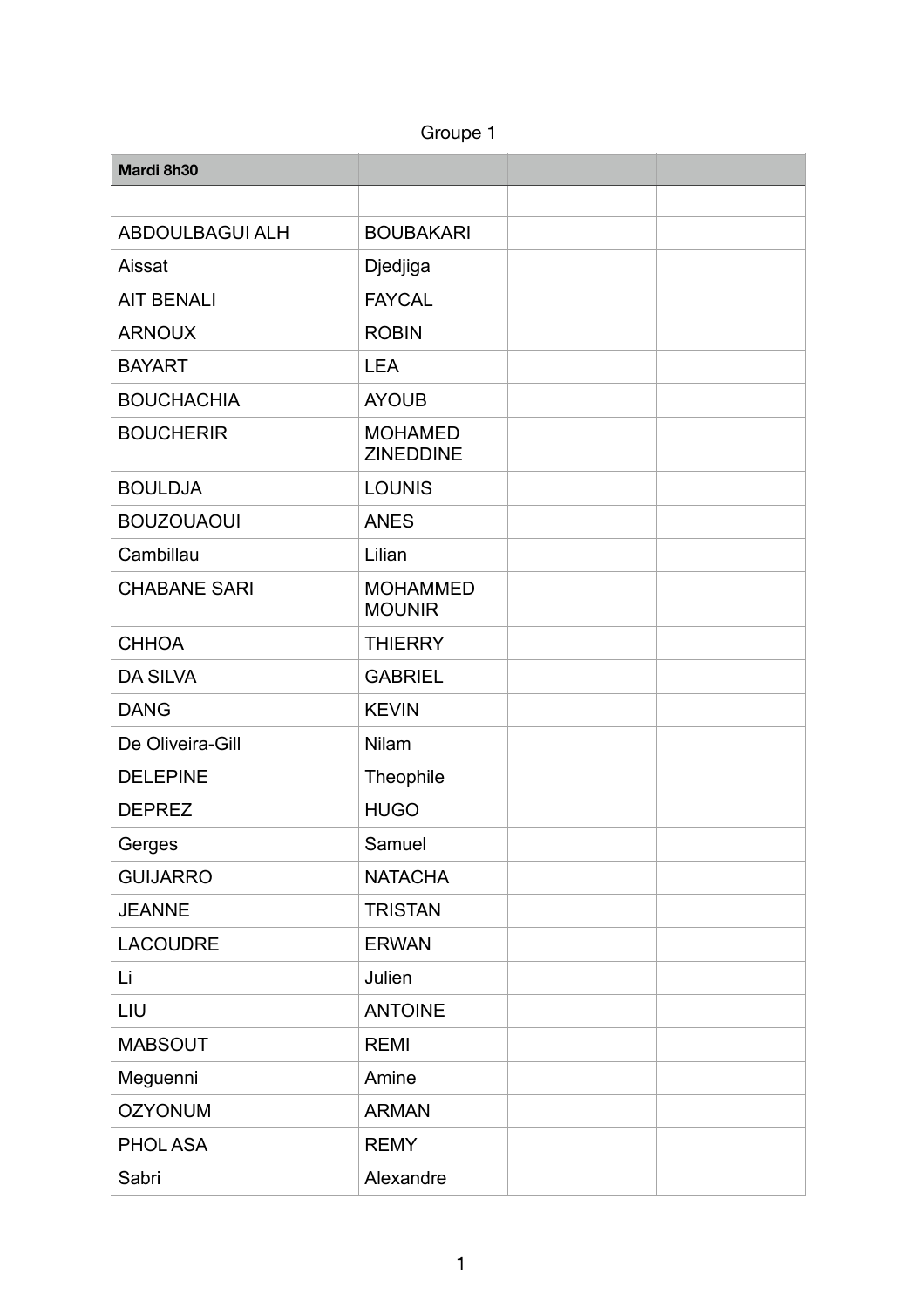| Mardi 8h30  |         |  |
|-------------|---------|--|
| <b>SU</b>   | LI FANG |  |
| <b>TONG</b> | Boan    |  |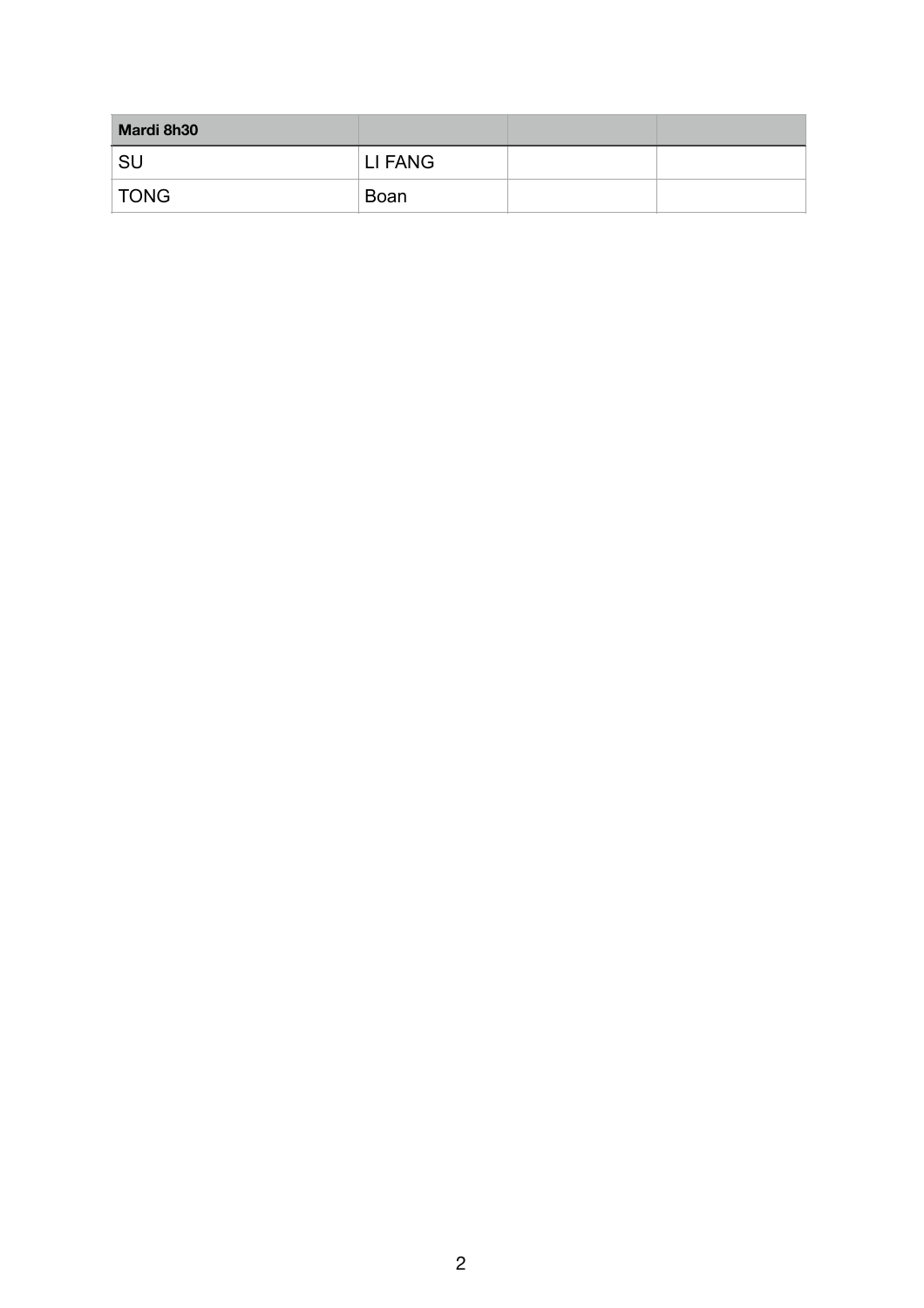Groupe 2

| Mardi 16h15                |                                      |  |
|----------------------------|--------------------------------------|--|
| <b>ALCANTARA HERNANDEZ</b> | <b>URSULA</b>                        |  |
| <b>ALI</b>                 | <b>SHAINA</b>                        |  |
| <b>APANISHILE</b>          | <b>TOLULOPE</b>                      |  |
| <b>BAH</b>                 | <b>FATOUMATA</b>                     |  |
| <b>BAHADORI</b>            | <b>SARA</b>                          |  |
| <b>BARDES</b>              | <b>YANIS</b>                         |  |
| <b>BERKANE</b>             | <b>LINAEA</b>                        |  |
| <b>BLERALD</b>             | <b>CLEMENT</b>                       |  |
| <b>BONNARD</b>             | <b>THEO</b>                          |  |
| <b>BOUDIS</b>              | <b>MOHAMED</b><br><b>ABDELMADJID</b> |  |
| <b>BUI</b>                 | <b>VIET ANH</b>                      |  |
| <b>CHANG</b>               | <b>PATRICK</b>                       |  |
| <b>CHOUAIB</b>             | <b>ILLIES</b>                        |  |
| <b>COPT BIGNON</b>         | Thomas                               |  |
| <b>DAHMANI</b>             | <b>SONIA</b>                         |  |
| <b>DIDIER</b>              | <b>QUENTIN</b>                       |  |
| <b>DJELLOUL ABBOU</b>      | <b>MOHAMMED</b><br><b>ADEL</b>       |  |
| <b>DU</b>                  | <b>VINCENT</b>                       |  |
| <b>ELKOUSSY</b>            | <b>LAILA</b>                         |  |
| <b>FLEURY</b>              | <b>ARNAUD</b>                        |  |
| <b>HEOUAIRI</b>            | Adrian                               |  |
| <b>KACOUCHIA</b>           | <b>GNIMA</b>                         |  |
| <b>KETELS</b>              | <b>LUCAS</b>                         |  |
| <b>LAMHATTAT</b>           | <b>REDA</b>                          |  |
| <b>MAMOU</b>               | <b>CECILIA</b>                       |  |
| <b>MESSIKH</b>             | <b>ABDENNOUR</b>                     |  |
| <b>MOREAU</b>              | <b>BAPTISTE</b>                      |  |
| <b>NGAUV</b>               | <b>Nicolas</b>                       |  |
| <b>NGUYEN</b>              | <b>TRONG HIEU</b>                    |  |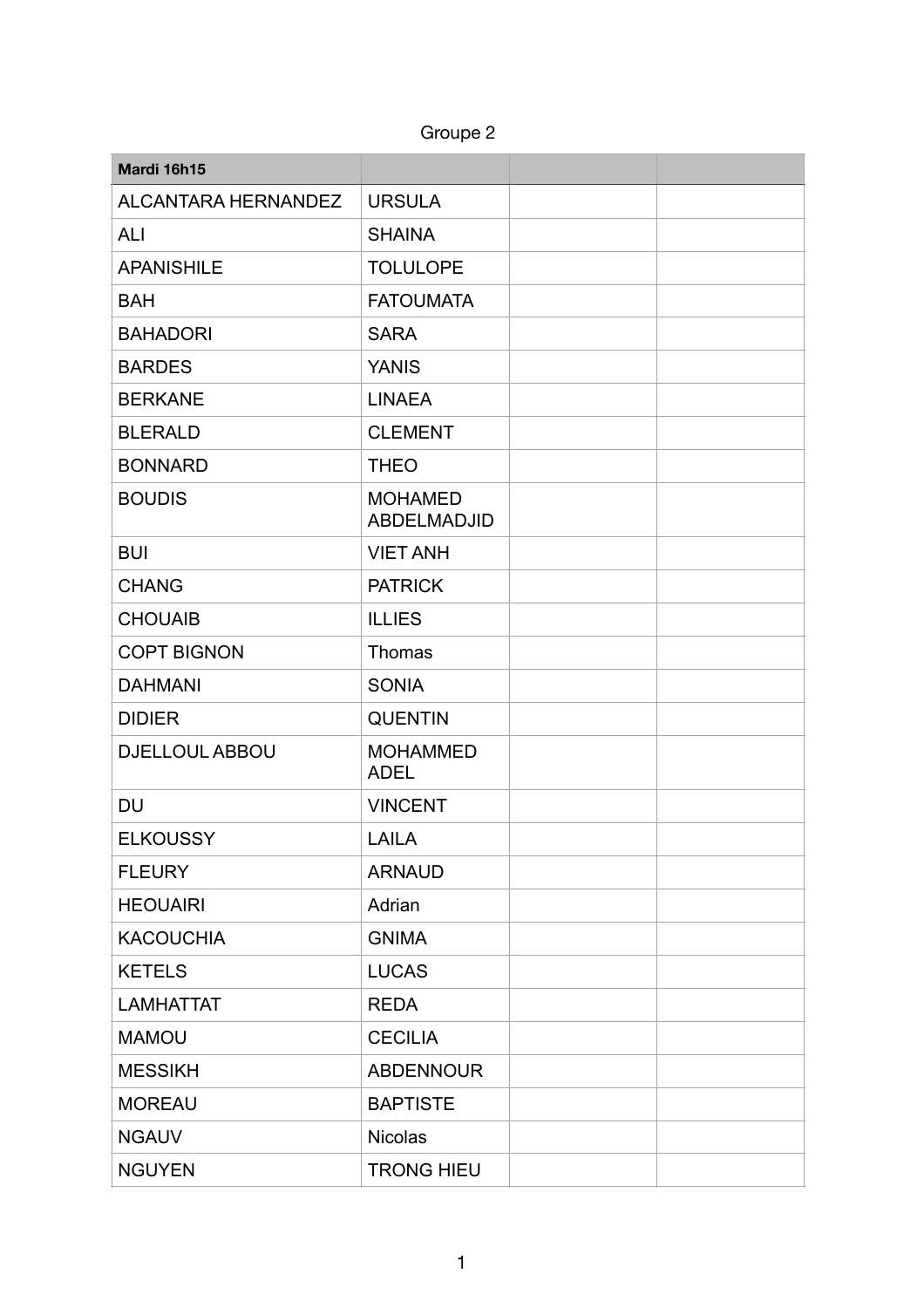| Mardi 16h15           |                                |  |
|-----------------------|--------------------------------|--|
| <b>OUNNOUGHENE</b>    | <b>MOHAND</b><br><b>YACINE</b> |  |
| <b>SIMON DUCHATEL</b> | <b>HARMONY</b>                 |  |
| <b>WANG</b>           | <b>WENCHI</b>                  |  |
| <b>WEI</b>            | <b>VINCENT</b>                 |  |
| <b>ZELLAT</b>         | <b>ABDELKHALEK</b>             |  |